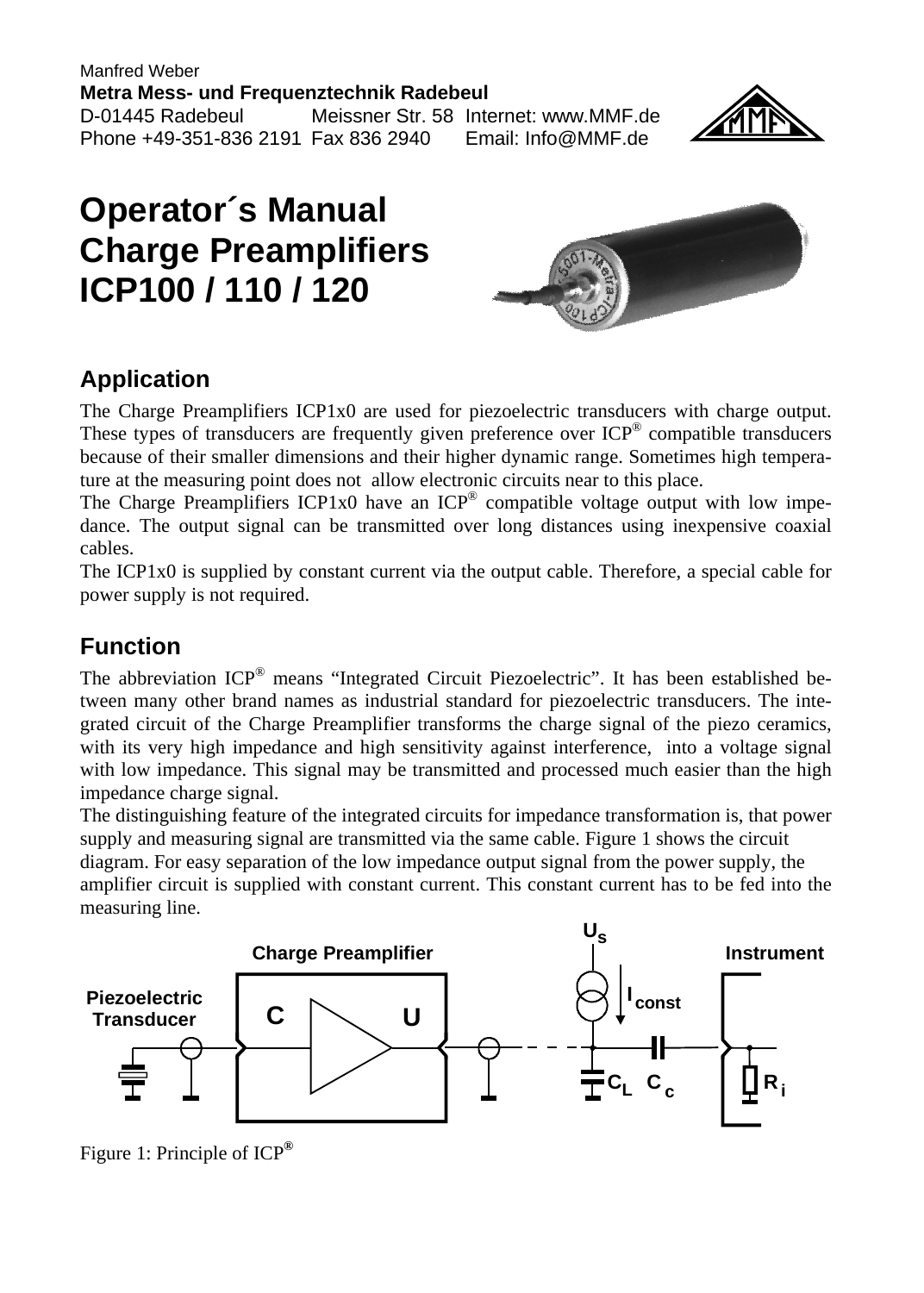$U_s$  is the supply or compliance voltage of the constant current source.  $C_l$  is the capacitance of the cable. The capacitor  $C_c$  decouples the direct current share of the output voltage of the Charge Preamplifier from the following measuring instrument.

When feeding the Charge Preamplifier with constant current, a positive DC voltage arises at the output. This voltage varies in dependence of the constant current and amounts to values from 9 V to 13.5 V. Round this bias voltage the measuring signal may oscillate with an amplitude of  $\pm$  3 V. The maximum voltage at the output of the Charge Preamplifier, consequently, is the sum of the maximum bias voltage and the maximum modulation:  $U_{\text{amax}} = 13.5 \text{ V} + 3 \text{ V} =$ 16.5 V. Therefore, the voltage of the power supply has to be higher than  $U_{\text{apax}}$ . That means, the supply voltage of the constant current source has to be higher than 16.5 V. Many measuring instruments are already equipped with ICP® compatible inputs providing a constant current source and coupling capacitor. The Sensor Supply Unit Model M28 and the Signal Conditioners M32, M108, M116 and M68, for instance, are well suited for constant current supply.

The output voltage of a measuring chain consisting of piezoelectric accelerometer and Charge Preamplifier is the product of the acceleration at the measuring point (a), the charge sensitivity of the transducer  $(B_{qa})$ , and the gain of the Charge Preamplifier  $(B_{uq})$ :

$$
U_a = a \bullet B_{qa} \bullet B_{uq}.
$$

#### **Connection**

The piezoelectric transducer is connected to the Charge Preamplifier via an UNF 10-32 socket. Because of the high sensitivity of the charge input against interference it is recommended to use special low noise cable only, for example Metra´s Model 009 or 010. With other cables the shielding effect is often insufficient. At mechanical strain, for example bending strain, an interfering signal, as the result of the so-called triboelectrical effect, may falsify the measuring value. At special low-noise cable material this effect has been minimized by coating the dielectric with a conductive plastic layer.

The length of the cable between accelerometer and Charge Preamplifier must be chosen in any case as short as possible. A length of more than 10 m is not recommended.

Any contamination of the charge input socket must be avoided.

The input of the Charge Preamplifier is protected against overvoltage pulses up to 1000 V. Such pulses may occur at shock load of accelerometers with charge output.

The cable between the Charge Preamplifier and the measuring instrument, however, may have a length of more than some 100 m. It is connected to the Charge Preamplifier through a BNC socket. Normal coaxial cable is sufficient for this purpose. Please pay attention to a low inner capacitance of the cable. The mentioned data refer to an inner cable capacitance of  $C_1 < 10$  nF. This corresponds, for example, to a length of about 100 m of standard cable material with a diameter of 5 mm, offered by Metra. A higher cable capacitance is possible, but will reduce the dynamic range at higher frequencies.

#### **Mounting**

For fixing the Charge Preamplifier, a pipe or cable clip (22 mm) is recommended. Doing this, pay attention to the fact, that the case of the Charge Preamplifier is grounded.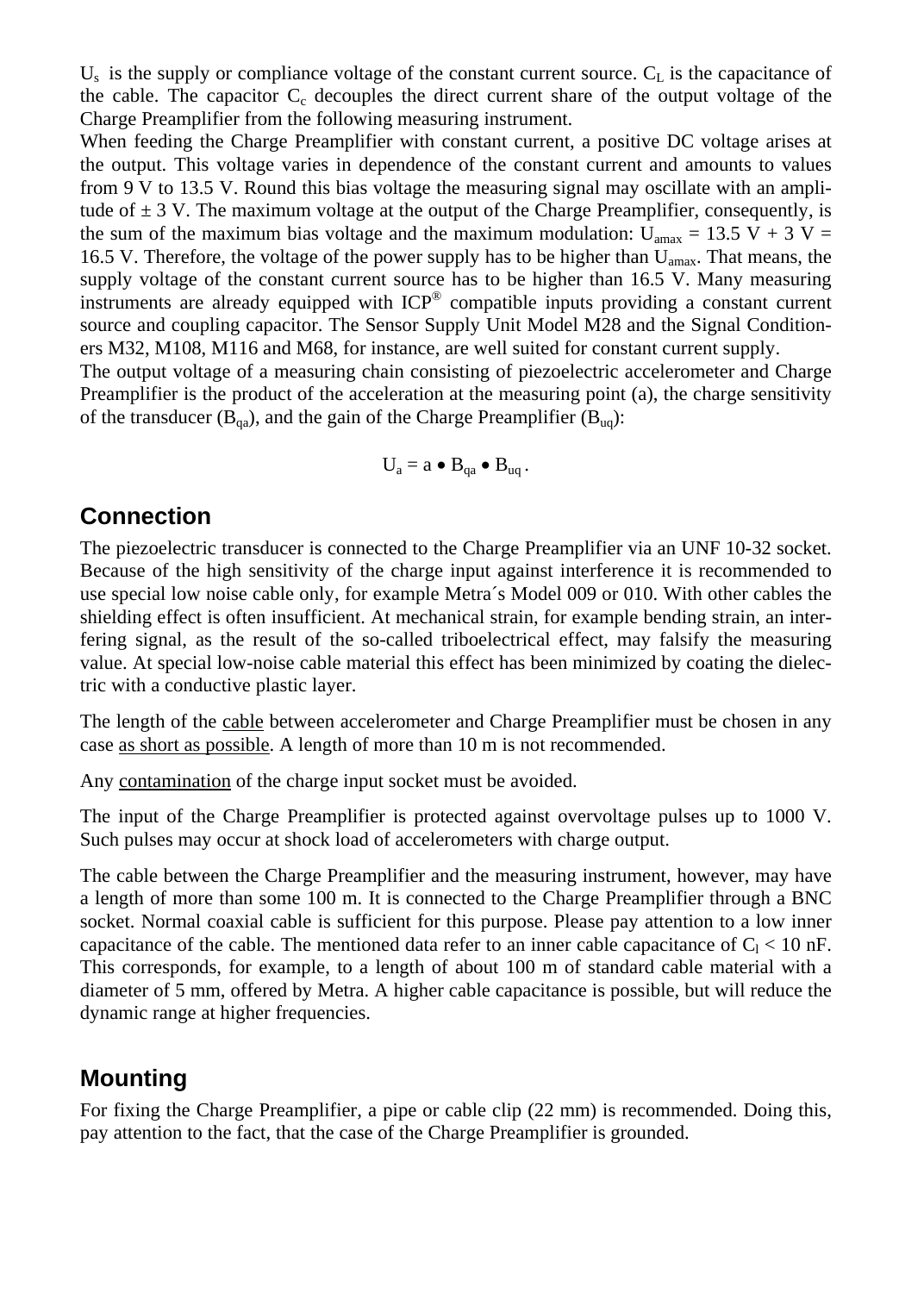## **Technical Data**

| Gain $(B_{uq})$                                         |                                                                                                                            |
|---------------------------------------------------------|----------------------------------------------------------------------------------------------------------------------------|
| <b>ICP100:</b>                                          | 0.1 mV/pC $\pm$ 2 %                                                                                                        |
| <b>ICP110:</b>                                          | $mV/pC \pm 2$ %<br>1                                                                                                       |
| <b>ICP120:</b>                                          | 10 mV/pC $\pm$ 2 %                                                                                                         |
| Frequency range $(C_1<10$ nF):                          | $0.25$ 25 000 Hz (-3dB)<br>$0.4$ 12 000 Hz $(-10\%)$                                                                       |
| Input:                                                  | Charge input, UNF 10-32 socket                                                                                             |
| Overvoltage input protection:                           | up to 1000 V pulse                                                                                                         |
| Output:                                                 | ICP <sup>®</sup> compatible, BNC socket                                                                                    |
| Dynamic range at the output:<br>(C <sub>1</sub> <10 nF) | $> 6 V_{\text{p-p}}$ / 2.3 V <sub>rms</sub> ; at higher load capacity the<br>dynamic range decreases at higher frequencies |
| Output impedance:                                       | $<$ 50 $\Omega$                                                                                                            |
| Output bias voltage:                                    | 9.13.5V                                                                                                                    |
| Distortion factor $(C1<10$ nF):                         | < 0.5 %                                                                                                                    |
| Noise floor at the output at $25^{\circ}$ C:            | $< 200 \mu V$                                                                                                              |
| Power supply:                                           | Constant current 4  20 mA<br>Compliance voltage $> 16.5$ V                                                                 |
| Gain stability in dependence                            |                                                                                                                            |
| of supply current:                                      | $< 0.05 %$ / mA                                                                                                            |
| Operating temperature range:                            | $-20.80 °C$                                                                                                                |
| Case:                                                   | Aluminum, lateral surface anodized, grounded                                                                               |
| Dimensions without sockets:                             | 72 mm x 22 mm $(1 x \oslash)$                                                                                              |
| Weight:                                                 | 35 <sub>g</sub>                                                                                                            |